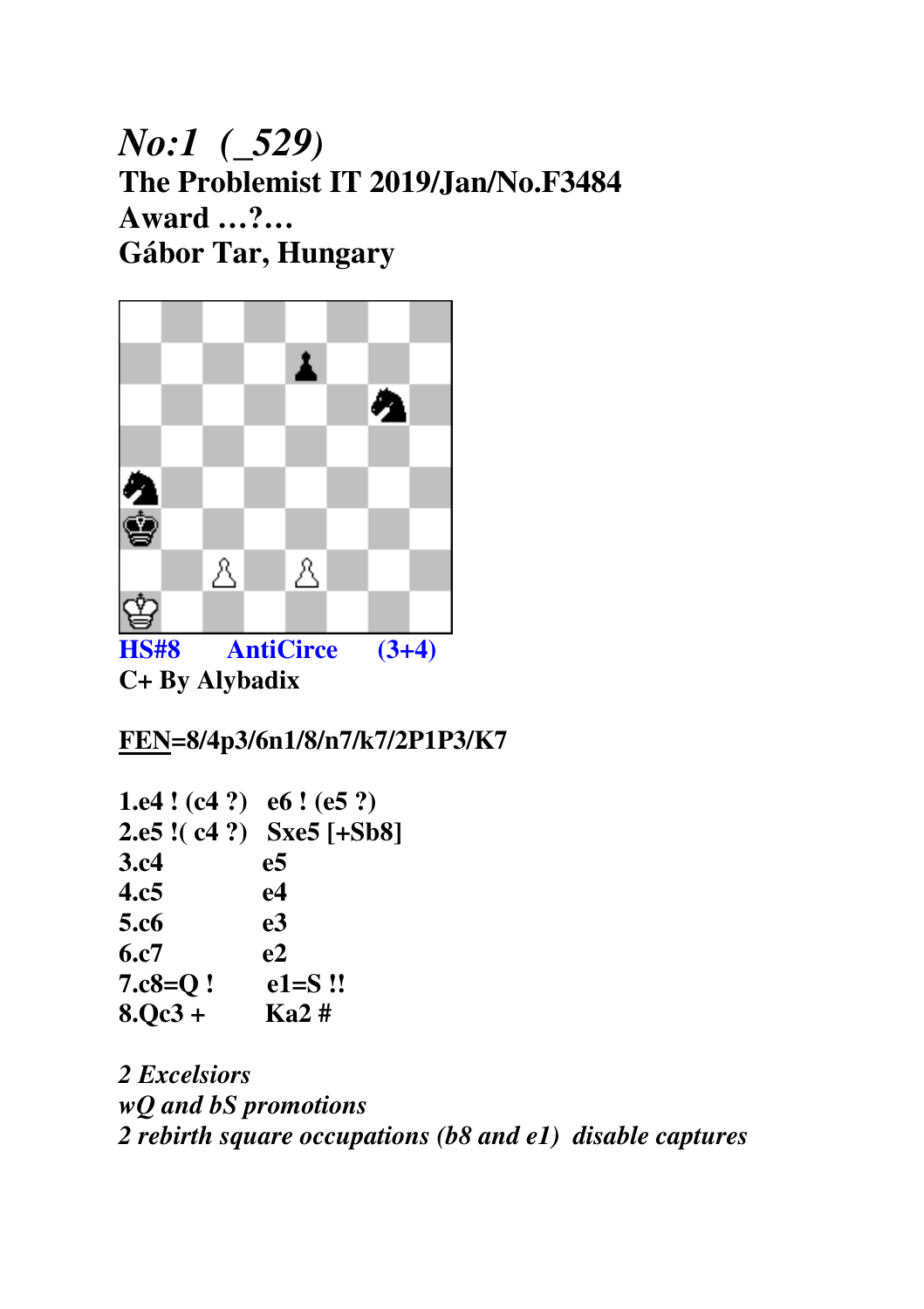# *No:2 ( \_606)*

**The Problemist Supplement IT 2019/Marc/No.PS3400 Award: ...?...** 

**Gábor Tar, Hungary** 



**HS=2 AntiCirce (5+12) C+ by POPEYE vers.4.81 FEN=5k2/1p1ppPp1/7Q/2p5/4r1p1/2rn1KP1/5P2/4bb2 A) Diagram** 

**1.Qa6 Sb2 + 2.Qa8 + Sd1 =**  1... Ra3 ?  $2.0a8 + Rxa8(Ra8) =$  but 2...Sxf2[bSf2->b8] ! 3.Kf2 **B) bRc3-->g1 1.Qc6 Be2 + 2.Qc8 + Bd1 =**  1.Qh2...Qh7 ? Rh1 2.Qh8 + Rxh8(Rh8) 3.Ke3 !! **C) bRc3-->d4 1.Qh7 Se5 + 2.Qg8 + Rd1 =**   $1.Qa6$  Ra4 ?  $2.Qa8 + Rxa8(Ra8) =$  but 2...Sxf2[bSf2->b8] ! 3.Kf2 **D) bPb7->b2 1.Qb6 b1=Q 2.Qd8 + Qd1 =** 1.Qb6 ? Rb3 ? 2.Qb8 + Rxb8[+Rh8] 3.Ke3

*wQ frees 4 different black pieces to stop its rebirth on d1, while itself being immobilised by potential rebirths of same black checking pieces.*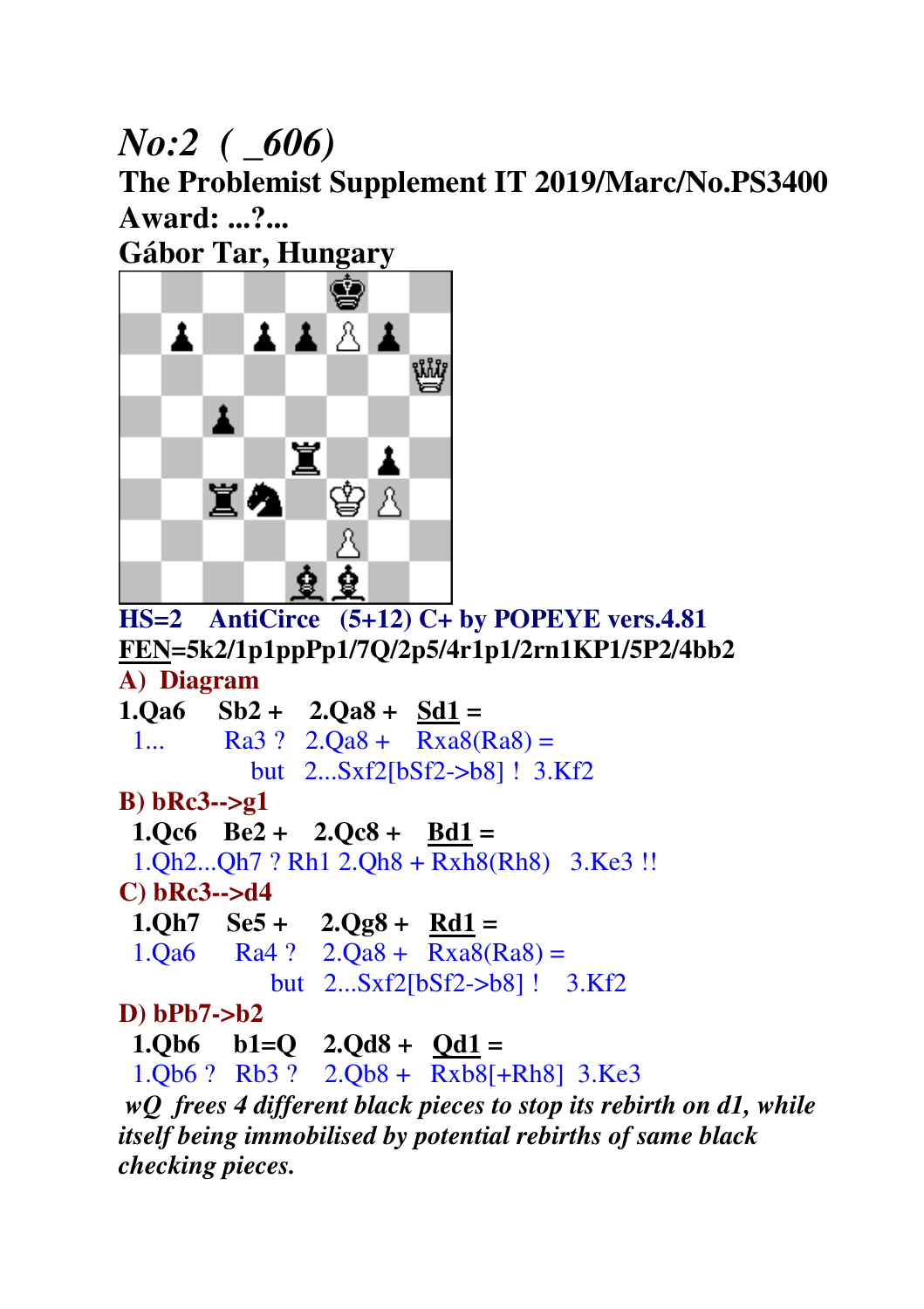# *No:3 (\_626)*  **SupeProblem TT-220 05-06-2019/No.23 1.Prize Award: 15-06-2019 Gábor Tar, Hungary**



**Ser-H=19 (7+10) C+ by POPEYE vers.4.81** 

#### **FEN= 2k5/p3p3/P2nn3/3p4/3P1B1R/rp3Pp1/7b/1K4N1**

| 1.Sc7!    | 2.e5                    | 3.e4 | 4. e4xf3               |         |
|-----------|-------------------------|------|------------------------|---------|
| $5.f3-f2$ | 6.f1=B $7.Bg2$          |      | 8. <b>Bh1</b>          |         |
| 9.g2      | $10.Bg3$ 11.Be1         |      | 12.Bc3                 |         |
| 13.Ba1    |                         |      | 14.b3-b2 15.Rb3 16.Rb8 |         |
|           | 17.Ra8 18.Kb8 19.Sd6-c8 |      |                        | $Rh8 =$ |

*2 bS pinned, bK, bR, 2 bB, 2 bP blocked***,**  *Excelsior* 

**Theme**: in **the same** variation (solution) of real play of problem, **four different pieces** execute the moves in **four different corners**  with without capture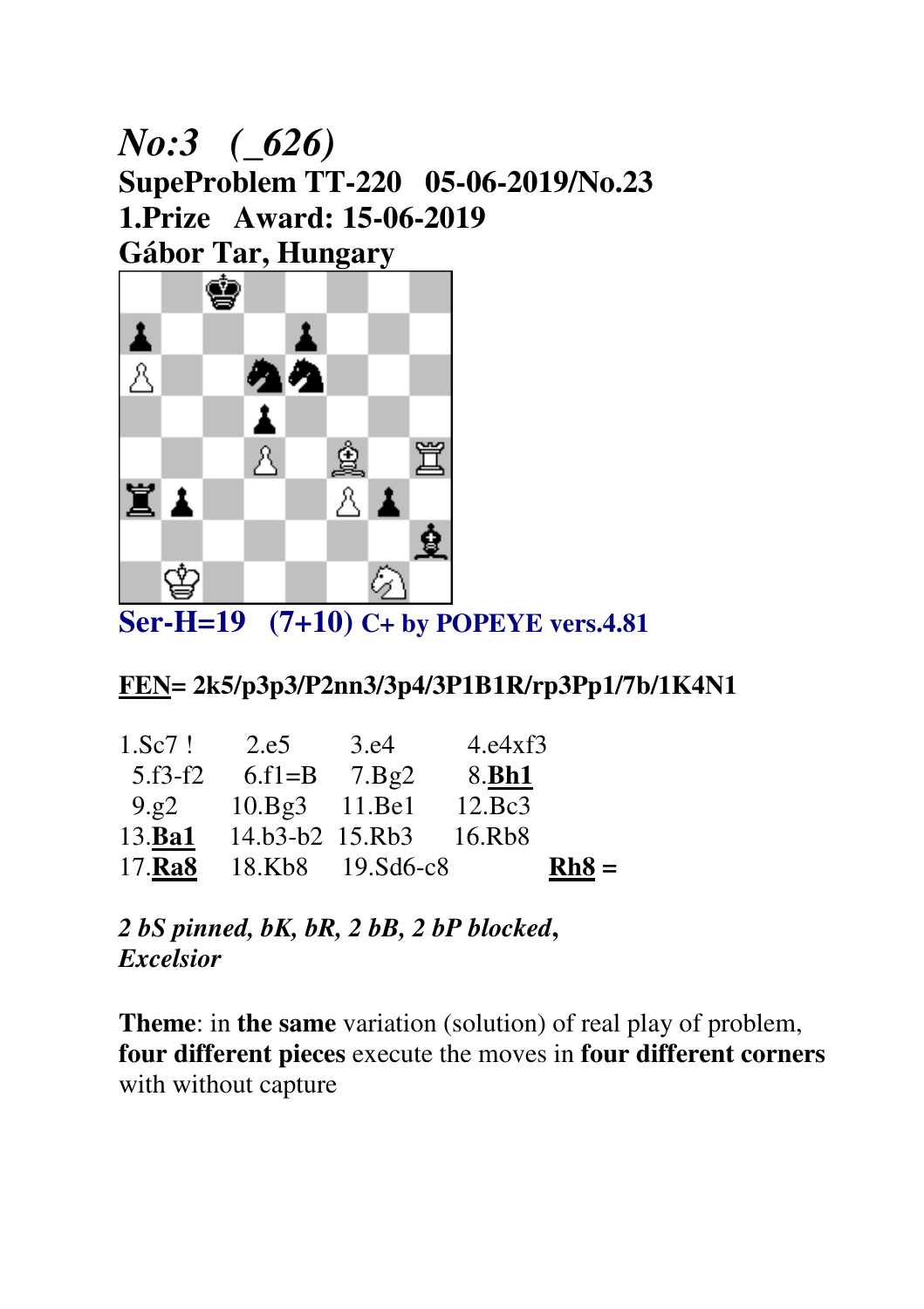## *No:4 (\_644)*  **SuperProblem 2021 - IT 09-08-2021/No.G395 Comm. Prev. Award:03-01-2022 Gábor Tar, Hungary**



**HS#2 see text (9+6) C+ by POPEYE vers.4.81 Assassin Circe** 

#### **FEN=2k5/2P5/2P1bp2/3N2p1/3b4/3P2Pp/R5QP/7K**

```
a) Diagram 
 1.Re2 + Bg4 + 2.Qf3 + Bxf3[+wQd1] #
b) wPd3-->d2 
 1.Rc2 Bf5 + 2.Qe4 + Bxe4[+wQd1] #
c) wPg3-->h7 
  1.Qxg5[+bPg7] f5 2.Qe7 + Bxd5[+wSb1] #
```
Assassin circe: As circe, but the rebirth occurs even if the rebirth square is occupied. The occupying piece is removed from the board. When a piece is captured on its rebirth square, the capturing piece disappears. Consequence: if a piece is attacked, then the same colour king on the rebirth square of that piece is in check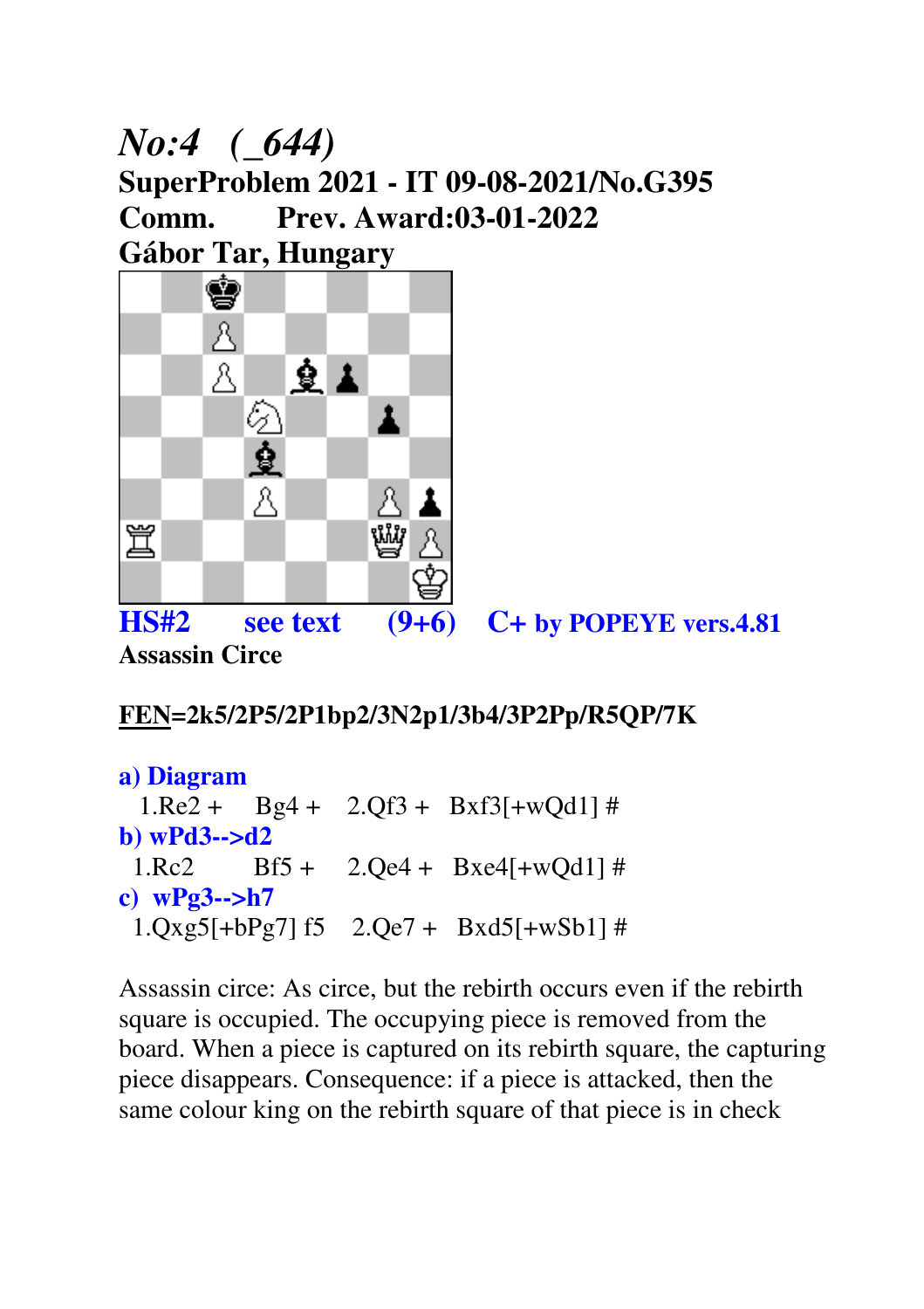## *No:5 (\_663)*  **StrateGems IT SG91/2020 Jul-Sept/No.FA1914 Awards:…?… Gabor Tar, Hungary**



**HS#4 b) bSd5-->f6 (6+10) C+ by POPEYE vers.4.81 FEN: 8/3k1pp1/2b5/pP1nbP2/1n2N3/p1N2P2/1p6/1K6**

**a./ Diagram** 

| $1.b5xc6 +$       | Kd7xc6           |
|-------------------|------------------|
| $2.Sc3-e2(Sb5?)$  | <b>Kc6-b5</b>    |
| $3.5e2-d4 +$      | <b>Kb5-a4</b>    |
| $4. Se4-c3 +$     | Sd5xc3#          |
| $a$ ./ bSd5-->f6  |                  |
| 1.Se4-d6          | Sf6-g4 ! (Ke7 ?) |
| 2.f3xg4 ! (Sc8 ?) | <b>Kd7-e7</b>    |
| $3.5d6-c8 +$      | <b>Ke7-f6</b>    |
| $4.5c3-e4 +$      | <b>Bc6xe4</b> #  |
|                   |                  |

**Theme**: in initial position the piece **X** stands on the square **x**. In the solution, another piece of the **same type and color** as **X** arrives on the square **x**.

```
Thematic squares: c3,e4 
Zilahi's – with bB and bS sacrifices
```